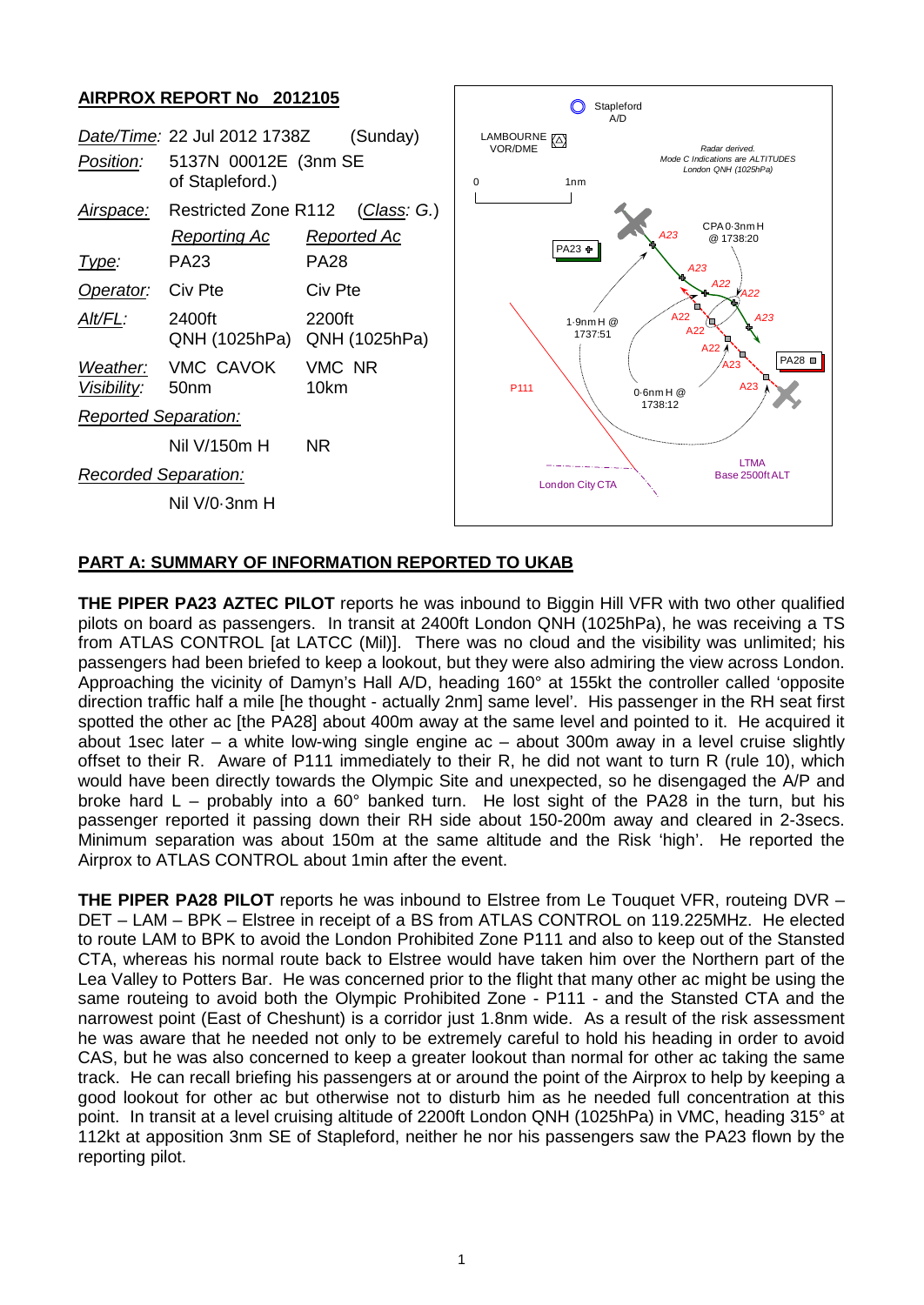Many lessons have been learned from this Airprox, in particular that the narrow route created by the airspace restrictions represents a potential danger zone, which he fully intends to avoid in future. He is very surprised that despite the extra planning and thinking, he did not spot this PA23.

**THE LATCC (Mil) ATLAS CONTROL TACTICAL CONTROLLER 3 (TAC 3)** reports that he was one of 3 controllers operating in the northern portion of R112. The PA23 was sent to him due N of R112 and proceeded inbound to Biggin Hill. The ac transited between the London/Luton and London/Stansted CTR's at altitudes between 2000 – 2400ft London QNH (1025hPa). Once 3nm N of P111, the PA23 turned onto a SE'ly heading direct for Stapleford A/D. He had already arranged a crossing of Stapleford ATZ, however the pilot opted to overfly above the Zone. Traffic information was given on a contact as 'Traffic 12 o'clock 4 miles opposite direction similar level.' Seeing this track as an obvious confliction he called the traffic again at 1nm. The PA23 pilot responded 'visual, avoiding action'. He interpreted this to be the pilot asking for an avoiding action turn and he suggested a heading of 070°, however, the PA23 pilot stated that he did not ask for a turn, but was merely advising him that he had taken avoiding action. After a brief period of silence, the PA23 pilot stated he wished to file an Airprox; the details were obtained from him on frequency and the SUPERVISOR informed.

**BM SAFETY MANAGEMENT** reports that this Airprox occurred between the PA23 operating VFR in receipt of a TS from ATLAS CONTROL TAC 3 and the PA28 operating VFR in receipt of a BS from ATLAS CONTROL TAC 1.

TAC 3 reports their workload was low with 3 ac on frequency and routine task complexity. The unit did not obtain a report from TAC 1, nor impound the RT and associated landline recordings. However, the Unit did complete a brief analysis of the incident in the immediate aftermath and their notes were made available to BM SM.

The unit determined that TAC 1's workload was high with 4 to 5 ac on frequency; no comment was made on the complexity of the task. However, it is accepted that the ATLAS CONTROL task was complex, with controllers operating in unfamiliar airspace of known complexity with relatively high volumes of traffic. The unit's analysis of TAC 1's RT determined that no warning was passed to the PA28 pilot about the proximity of the PA23.

TAC 3 passed TI on the PA28 to the pilot of the PA23 at 1737:51 stating, "..*traffic 12 o'clock, 2 miles, opposite direction, similar height*." At this point, the PA28 was 1.9nm SE of the PA23, tracking NW'ly indicating 2300ft; the PA23 was tracking SE'ly, indicating 2300ft. The pilot of the PA23 replied that he was, "..*looking*" and, at 1738:06, transmitted, "*avoiding action* [PA23 C/S]." TAC 3 reports that he believed that the PA23 pilot was requesting avoiding action and replied, "*I'd suggest a left turn heading 0-7-0 degrees*." The PA23 pilot then advised TAC 3, "*..we've seen him we're just taking avoiding action*." At the point that TAC 3 offered the avoiding action, the PA28 was 0.8nm SE of the PA23, slightly R of the PA23's 12 o'clock, tracking NW'ly, indicating 2300ft London QNH (1025hPa); the PA23 was tracking SE'ly, indicating 2400ft London QNH (1025hPa). The pilot of the PA23 reported that the RH seat passenger sighted the PA28 first at a range of approximately 400m (0.2nm). The pilot of the PA28 reported that they did not sight the PA23 at any point during the Airprox.

The guidance material in CAP774 Chapter 3 para 5 states that:

'Controllers shall aim to pass information on relevant traffic before the conflicting aircraft is within 5 NM, in order to give the pilot sufficient time to meet his collision avoidance responsibilities and to allow for an update in traffic information if considered necessary'.

This section also states that 'high controller workload and RTF loading may reduce the ability of the controller to pass traffic information, and the timeliness of such information'.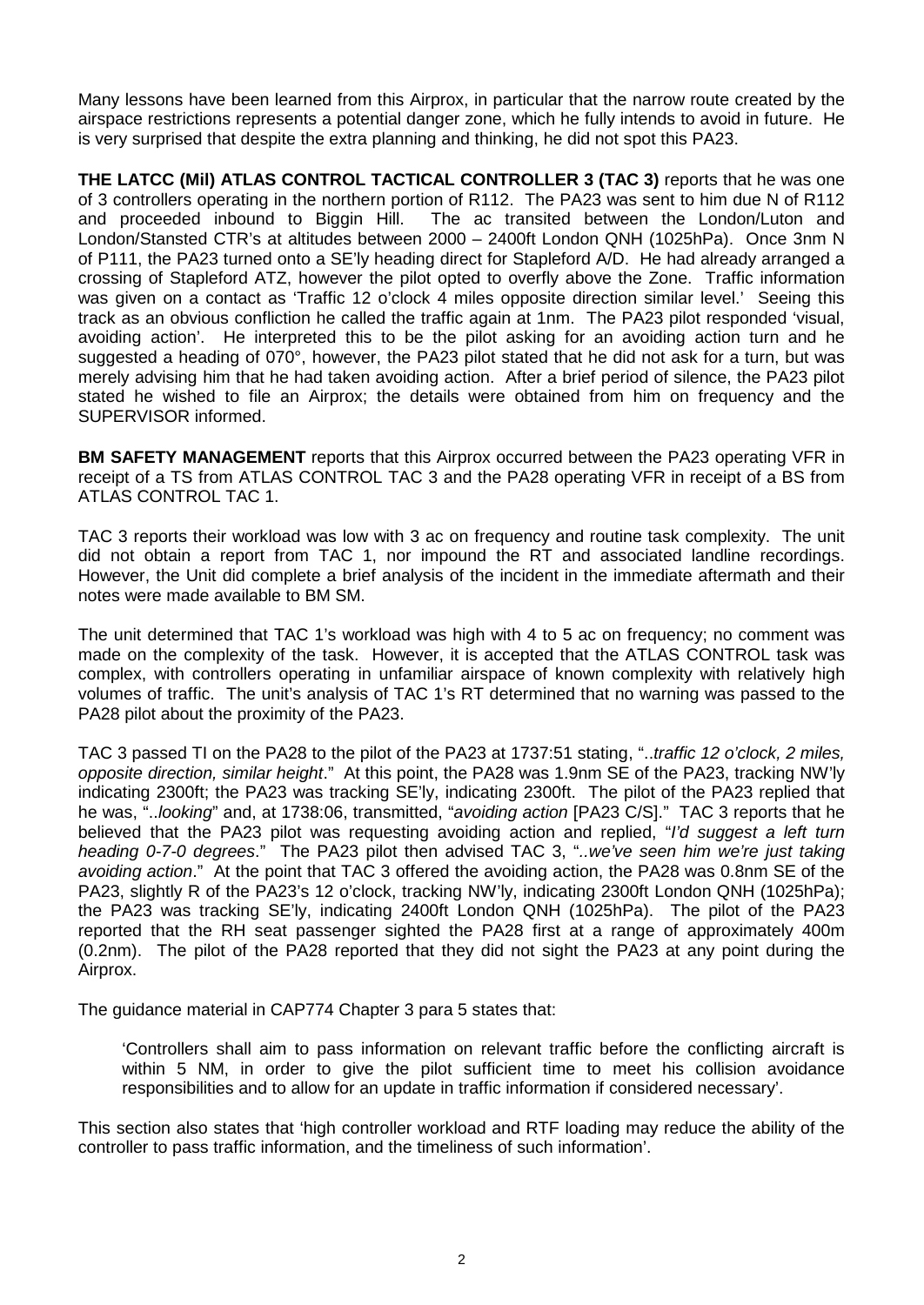The PA23 pilot's L turn to avoid the PA28 is evident on the radar replay at 1738:12. The CPA occurred at 1738:20 as the PA28 passed 0.3nm SW of the PA23, with both ac indicating co-altitude at 2200ft London QNH (1025hPa). Projecting the tracks of both ac prior to the PA23's turn demonstrated that 0.1nm horizontal separation would have existed at the CPA, had the PA23 pilot not turned to avoid the PA28.

Due to the paucity of available information, it has not been possible to determine whether there was an opportunity for TAC 1 to provide a warning to the pilot of the PA28 on the PA23; however, the implication from the unit's brief analysis is that TAC 1's workload prevented them from providing such a warning.

Given TAC 3's low workload, it is reasonable to argue that an earlier opportunity existed for them to fulfil their requirement within CAP774 to pass TI to the pilot of the PA23 before lateral separation reduced below 5nm. Moreover, the format of the TI passed was not in accordance with CAP413. Importantly, however, the TI succeeded in alerting the pilot of the PA23 to the PA28's presence and facilitated their visual acquisition of the PA28. Furthermore, the controller, believing that the PA23 pilot had requested deconfliction advice against the PA28, provided a sensible course of action to discharge their responsibility to prevent a mid-air collision.

Notwithstanding that the pilot of the PA28 did not acquire the PA23 visually and that the TI passed by TAC 3 to the PA23 crew was later than ideal, the TI was timely enough to alert the PA23's crew and facilitated their ability to 'see and avoid' the PA28.

## **PART B: SUMMARY OF THE BOARD'S DISCUSSIONS**

Information available included reports from the pilots of both ac, a transcript of one of the relevant RT frequencies, radar video recordings, reports from one of the air traffic controllers involved and reports from the appropriate ATC and operating authorities.

The Board were dismayed that ATLAS CONTROL had not ensured that TAC1 contributed a report, nor had the Unit ensured that TAC1's RT frequency and landlines been impounded for the investigation. However, the Board noted that the incident occurred during the first live week of the Olympic airspace restrictions when procedures may have been still bedding down. Given the helpful insight provided by the BM SM report, coupled with the recorded radar data, the Board considered that sufficient information was available to assess this Airprox.

A civilian area controller Member questioned whether the sectorisation of ATLAS CONTROL, which was the ATCRU operating within R112 outwith established CAS, was appropriate as the two ac involved were allocated to different controllers despite their pilots planning virtually reciprocal tracks. The Member thought this unwise and it would have been better to have allocated the two flights to the same controller, minimising any potential requirement for co-ordination. The Board's ASACS Advisor suggested that whilst this would have been the ideal, it was not always feasible. Another controller Member asked if the flight data for the traffic flight-planned through the Olympic airspace was available to other controllers to interrogate in 'real time'. Whilst this was feasible, the Board was told that because the squawk allocation was random and not aligned to the controller operating position providing the ATS, another ATLAS controller would not be able to instantly recognise which ATLAS controller was working which track unless he actively interrogated the flight data. On a slightly different tack, some civilian controller Members wondered if there was a misperception here on the part of GA pilots as to the level of control afforded traffic transiting R112, insofar as this known traffic environment was created for security purposes rather than the provision of an ATS, which remained the normal ATSOCAS available to pilots in Class G airspace; ATLAS was, in effect, a 'super LARS' unit. Consequently, it was important to stress that 'see and avoid' prevailed in the Class G R112 and it was up to the pilots to state the ATS required; in the scenario assessed here, each pilot was responsible for sighting the other ac, whether TI or a warning was provided or not, and for affording appropriate separation.